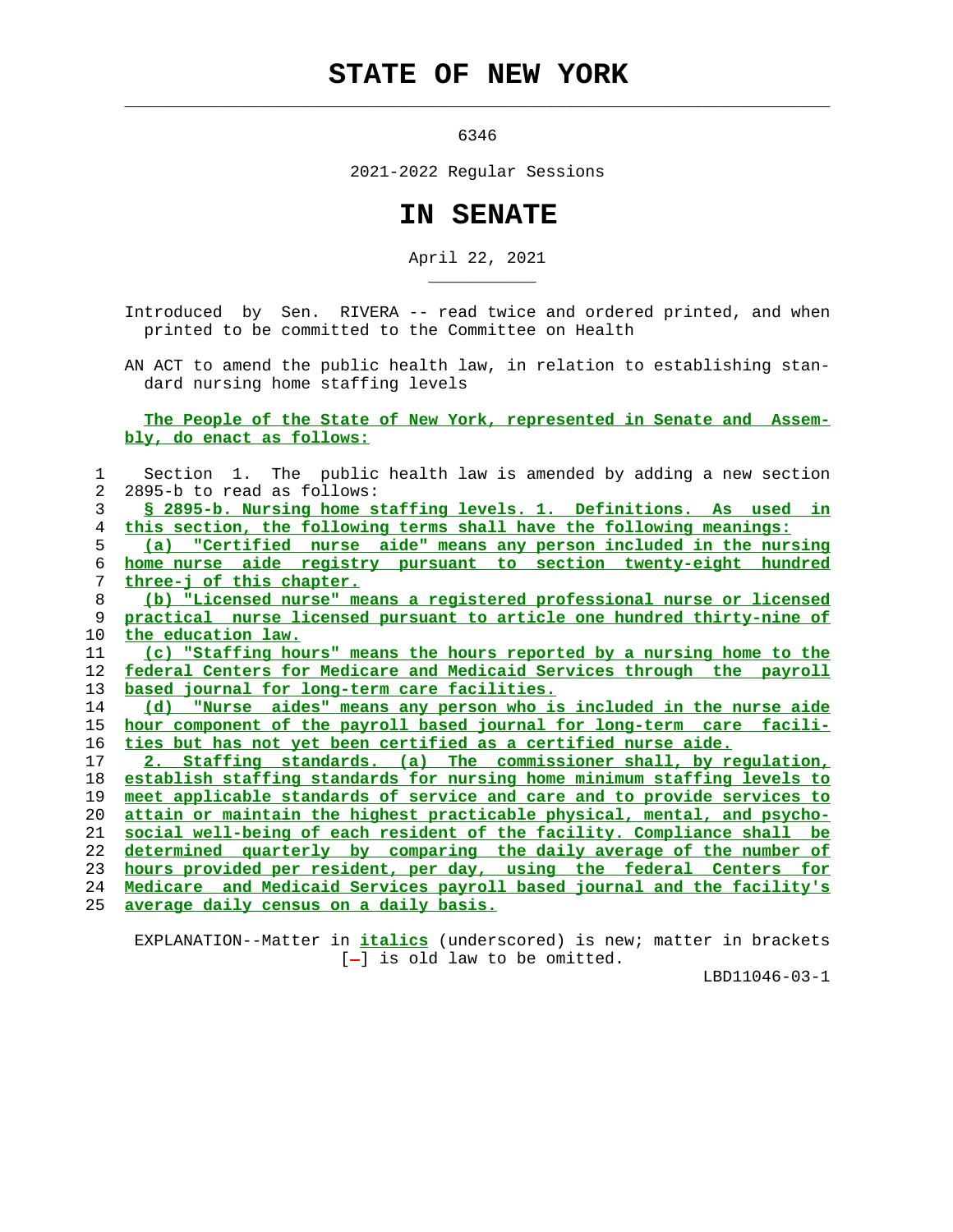S. 6346 2

**(b) The commissioner shall establish, by regulation, civil penalties for facilities out of compliance with minimum staffing levels. Such regulations shall include a range of penalties to account for mitigating factors which shall include: (i) extraordinary circumstances facing the facility, including, but not limited to, whether the facility has suffered through a natural disaster or other catastrophic event, an officially declared national emergency, or state or municipal emergency declared pursuant to article two-B of the executive law, which has been initially declared subsequent to the effective date of this section, or other such conditions or unforeseen circumstances as determined by the commissioner; (ii) the frequency and nature of non-compliance; and (iii) the existence of an acute labor supply shortage within a partic- ular region. When determining if there is an acute labor supply short- age within a specific region in a specific quarter, or a shorter period of time as determined by the commissioner, the commissioner shall take into consideration the following factors: regional labor supply of available certified nurse aides, licensed practical nurses and regis- tered nurses; regional pay rates for the relevant titles as determined by the federal department of labor, bureau of labor statistics; and evidence that the facility attempted to procure sufficient staffing. (c) At least thirty days before any action is taken by the commission- er under paragraph (b) of this subdivision, the commissioner shall post the assessed penalties, and any mitigating factors that were considered in assessing the penalty on the department's website. (d) In determining whether a nursing home has violated its obligations under this section, it shall not be a defense that such nursing home was unable to secure sufficient staff if the lack of staffing was foreseea- ble and could be prudently planned for, or involved routine staffing needs that arose due to typical staffing patterns, typical levels of absenteeism, or time off typically approved by the employer for vaca- tion, holidays, sick leave, and personal leave. (e) A civil penalty shall not be imposed under this section until after April first, two thousand twenty-two; (f) Every nursing home shall: (i) comply with the staffing standards under this section; and (ii) employ sufficient staffing levels to meet applicable standards of service and care and to provide service and care and to provide services to attain or maintain the highest practicable physical, mental, and psychosocial well-being of each resident of the facility. (g) Staffing standards established under this subdivision shall, at a minimum, be the staffing standards established under subdivision three of this section. (h) The minimum staffing standard includes the hours which are required to be reported by a nursing home to the federal Centers for Medicare and Medicaid Services through the payroll based journal for long-term care for certified nursing assistants and licensed nurses. In determining compliance with the staffing standards under this subdivi- sion, an individual shall not be counted while performing administrative services as defined in the payroll based journal for long-term care facilities. 3. Statutory standard. (a) Beginning January first, two thousand twen- ty-two every nursing home shall maintain daily average staffing hours equal to 3.5 hours of care per resident per day by a certified nurse aide, a licensed nurse or a nurse aide; provided that out of such 3.5 hours, no less than 2.2 hours of care per resident per day shall be**